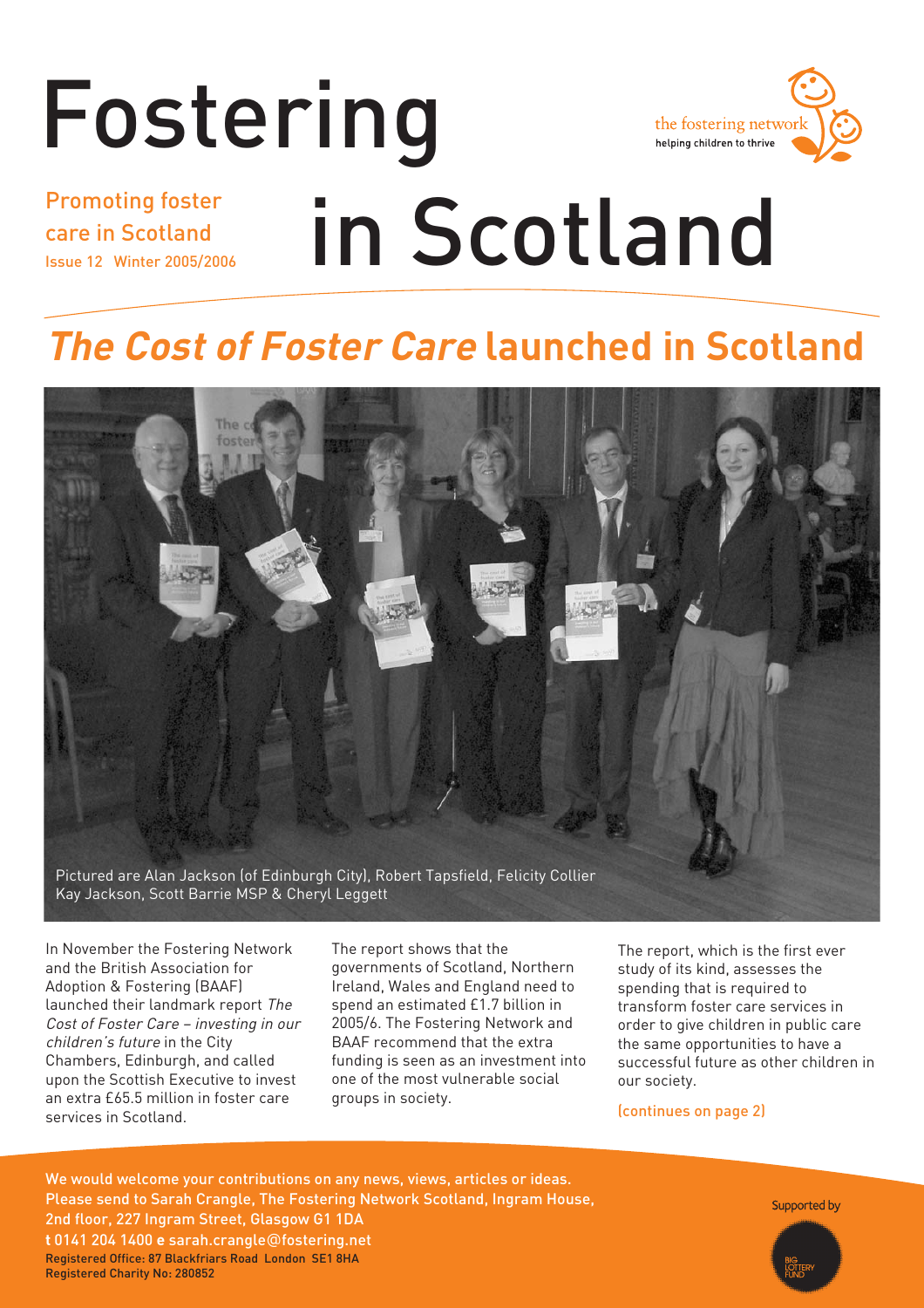## **Contact us at:**

The Fostering Network Scotland Ingram House, 2nd floor, 227 Ingram Street Glasgow G1 1DA

**t** 0141 204 1400 **f** 0141 204 6588 **e** scotland@fostering.net

#### **www.fostering.net**

**Director** Bryan Ritchie

**Office Manager** Linda Curran **Administrative Assistant** Deborah Cook

**Advice, Information & Mediation**  Sandra Moody

**Training Manager** Sue Robertson

**Training Administrator** Joy Crawford

**Clerical Assistant** Johanna McLauchlan

**Young Peoples project** Alison Boswell

**Fostering Links project** Sarah Crangle

## **Speak out for fostering**

**The Fostering Network Scotland** is again running free media training for foster carers during April. The training will take place in Glasgow, Edinburgh and Dundee.

Our last media training sessions in September were very successful, and enabled carers from throughout Scotland to be prepared for a media interview and to be more confident in raising awareness of fostering through the media.

If you would like to take part in this training, or know of foster carers who would be willing to be nominated, please get in touch with Sarah Crangle **t** 0141 204 1400 **e** sarah.crangle@fostering.net to discuss this further.

## **The Cost of Foster Care launched in Scotland**

### (continued from page 1)

Foster carer Kay Jackson and young person Cheryl Leggett gave an insight into the importance of investing in such a crucial service, as they spoke to representatives from authorities and agencies from throughout Scotland.

Robert Tapsfield, Chief Executive of the Fostering Network, said 'For the first time we have a substantial and robust calculation of what it costs to provide a foster care service. The report demonstrates that there is a massive shortfall in funding at present. This is a call to the Scottish Executive to invest a further £65.5 million in foster care services each year. We should ensure that the outcomes for children in foster care are the same as those we want for our own children.'

Felicity Collier, Chief Executive of BAAF, said 'There is an overwhelming need to do better for children in public care. It is simply not good enough that there is no choice of foster carer for so many children, and that foster carers are not paid a living wage throughout the year so that they can be available when needed. The report makes the case for planned long-term investment in the children who are at risk of becoming the parents of tomorrow's poorest children instead of happy, economically active citizens. We know the sum is huge, but we believe long-term savings can be achieved from the adult and family support services that so many looked-after children currently need throughout their lives.'

Bernadette Docherty, Chair of ADSW Children and Families Standing Committee, said 'ADSW welcomes this report on the cost of foster care. We must be in no doubt of the crucial role foster carers play in the child protection system in caring for Scotland's vulnerable children. We know the experience of family-based care has been invaluable, helping a child to enjoy security, trust and nurturing within a family setting. This is in stark contrast to the uncertainties and neglect prior to their coming into public care.

The tasks of caring for a foster child are complex and need skilled and well-supported foster carers. It is vital that the value we place on this service is reflected in proper levels of resourcing for foster care and the families who provide it.

The report calculations are based on assumptions that:

- all foster carers should be paid the Fostering Network's minimum recommended allowance for the children in their care
- foster carers who, by agreement with their agency, make themselves available for 52 weeks per year should be paid a fee throughout the year
- post-approval training should be an essential part of an effective foster care service and at least 50% of foster carers should be trained to S/NVQ1 Level 3 or an equivalent level of qualification
- children in foster care often have additional education and health needs, and the provision of specialist help and advice should be available to foster carers in order to improve outcomes, especially in education
- significant investment is required in the management of foster care services and the support services to foster carers
- significant investment is needed to improve recruitment and find foster carers who can meet the needs of children from diverse backgrounds.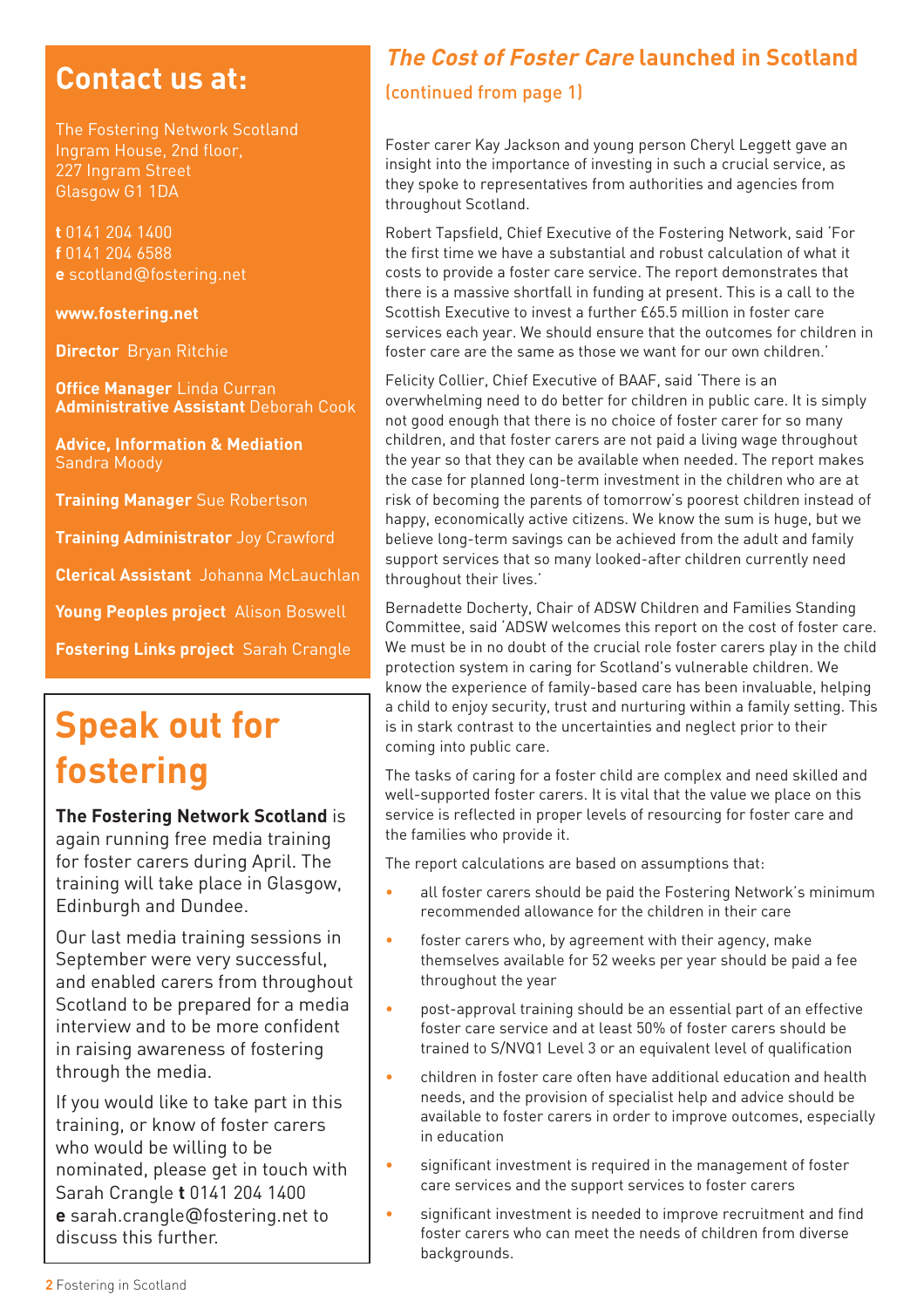## **Dear Members,**

**I hope that you all had a happy time** over the various festivals and celebrations at this time of year! Since the last newsletter we have had some very successful focus groups across Scotland and also a very lively membership meeting in Aberdeen! It was a real privilege to meet so many dedicated carers and placement workers at these events. The sharing of information was valuable and new ideas are now being generated across Scotland.

The Fostering Network has compiled model letters to be sent by members to the Deputy Minister for Education and Children, pressing him to take action on two issues. The first is to have better and fairer allowances for carers. The second is asking him to look at the processes for carers facing allegations. We want him to act to have independent support built in for carers, a speedier process for the allegations to be investigated and to agree that information on unfounded allegations should be erased from disclosure records. We hope that all of you will add your support and write to your MSP. If you would like further copies of the model letters, please get in touch with Sarah.

We have some new Trustees elected onto the Board. three carers from England, two workers and one Trustee who is both! I am sure they will add to the discussions at the Board and to getting services enhanced for all in fostering.

The launch of Caring For Our Children will feature elsewhere but I wanted to say a public thank you to Bryan for all his work on the report and to Mary who did the work to collect all your views and shape it into the three excellent reports.

The launch in Scotland of the Cost of Foster Care report was also successful and Kay Jackson, a carer on the Scottish Committee, Cheryl, a young person who was fostered and Alan Jackson from City of Edinburgh all gave very powerful presentations which can have left no one in doubt about how much carers need to be valued and how positive an experience fostering can be for young people. All in all a very busy and successful year!

I look forward to meeting members in 2006, which I hope will be a good year for you all and for the Fostering Network.

Yours sincerely,

Anne Black

Chair, Scottish Committee Winter 2005-06

## **EMAs**

**Within Fostering in Scotland** edition 11, the article on educational maintenance allowances, Get paid to stay on at school, stated that young people born after 1998 are eligible to apply for an EMA. This should have read 'young people born after 1 March 1988' being eligible to apply, ie those over 16 years. Apologies for any confusion this may have caused.

Young people update us on what's happening with the Fostering Network's Young People's project.

## **Launch of Forgotten Voices**

The project has produced two films, one is about the issues and needs of young people in foster care and the other is concerned with the issues and needs of the sons and daughters of foster carers. We are very proud of our work, the important messages highlighted and the changes which are required to ensure that young people are adequately supported.

We are planning to publicly launch both videos at the MacRobert Arts Centre, Stirling in February 2006. This event will give people the opportunity to hear direct from young people the changes we wish to see within the foster care system.

This will be a very important day for us and at present we are busy planning this event inviting young people and foster carers. As this is a very important event we are also inviting Robert Brown, Deputy Minister for Education and Young People, to speak followed by a panel discussion.



## **New Leaflets**

The Young People's project has produced two new leaflets for young people going into fostercare. Young people with experience of foster care were involved in the content and design of the leaflets

A big thank you to all the young people who were involved with this.



## **Article 12 workshops**

Article 12 of the UN Convention on the Rights of the Child states that young people have the right to express their views in matters, which affect them. However, for many young people this can be difficult. Due to this, the Young People's project is organising a series of workshops for young people aged 12-14 in February and March 2006.

### **The Young People's Project – Advisory groups**

Alison Boswell from the Young People's project will meet with young people with experience of foster care and the sons and daughters of carers throughout Scotland in 2006.

The purpose of the advisory groups is to provide the opportunity for young people to discuss their experience of foster care and to look at what works and what needs to improve.

For more details on any of these topics or for more information about how to get involved with the Young People's project, please contact Alison Boswell **t** 0141 204 1400

### Thanks to Dawn and Christine for this update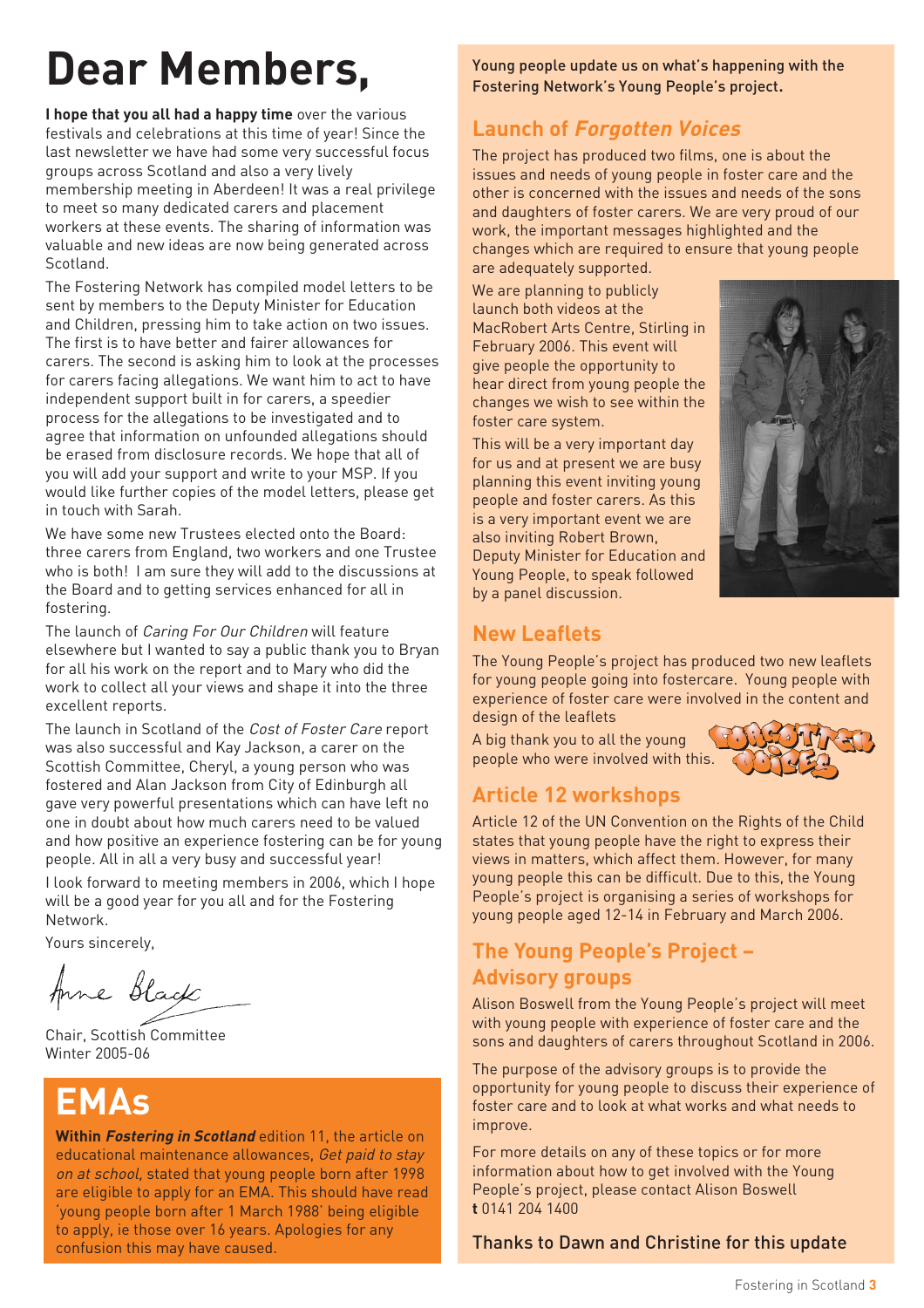## **Barnardo's 25th anniversary celebrations**



**Barnardo's** Family Placement Services in Edinburgh launched their 25th anniversary celebrations at the Scottish Parliament back in November. They wanted to acknowledge the long years of service and valuable contribution from their foster carers over the years.

The evening was hosted by Elaine Murray MSP, who welcomed everyone to the Parliament, and then introduced Hugh McKintosh, Director for Barnardo's Scotland. Hugh gave

an enjoyable speech which was sincere, in touch with the issues surrounding fostering and most importantly came from the heart. Robert Brown MSP, Deputy Minister for Education and Young People said a few words then Carol Douglas, Assistant Director of Children's Services Barnardo's, took over with reading out the names of carers receiving awards which were then presented to the carers. The awards were presented to carers who had 25, 20 and 15 years of service.

There was a cake which was cut by carers who have been with Family Placement Services for 25 years, they had one of their foster childen with them who helped cut the cake. All the carers were presented with a presentation paper weight commemorating the event. It was an enjoyable event which created a feelgood factor and everyone enjoyed the night.

#### **Suzanne Higgs,**

Recruitment Worker Barnardo's Family Placement Services

## **Outcome of allowances consultation**

**The Scottish Executive** closed their consultation on Secure and Safe Homes For Our Most Vulnerable Children at the end of October. The Fostering Network Scotland had extended an invitation to those involved in fostering throughout Scotland to comment in particular on how the Scottish Executive should implement recommendation 76 'A nationally agreed scheme of allowances should be introduced for foster carers. (10.14)'

Responses were returned to the Fostering Network from throughout the country. The outcome of this was 7:3 in favour of the Executive annually setting mandatory, ie compulsory, scales of fostering allowances against legislation being set which requires authorities to publish their fostering allowances and explain any variations from national scales. A small number of responses were in favour of the Executive annually issuing guidance containing national scales of allowances.

We are currently awaiting the outcome of this consultation, and continue to urge members to press ministers to take action on fostering issues.

## **Steps forward**

**The second** round of focus groups were held across Scotland in November 2005 and again generated a great deal of constructive and lively discussions. Building on issues raised in April 2005, the outcome of these discussions is contained within Steps Forward, in particular

- Education.
- Allegations.
- Allowances.
- Recruitment, retention and support of carers and workers.

It was suggested at the East focus group that model letters be created, to be circulated throughout Scotland. The Fostering Network are urging individual members to forward these letters to their MSPs. The Fostering Network will continue to push these issues, but with increased support from as many as possible, the issues will be acted upon much faster.

If you require any further information, or for further copies of these model letters or Steps Forward, please contact the Fostering Network Scotland.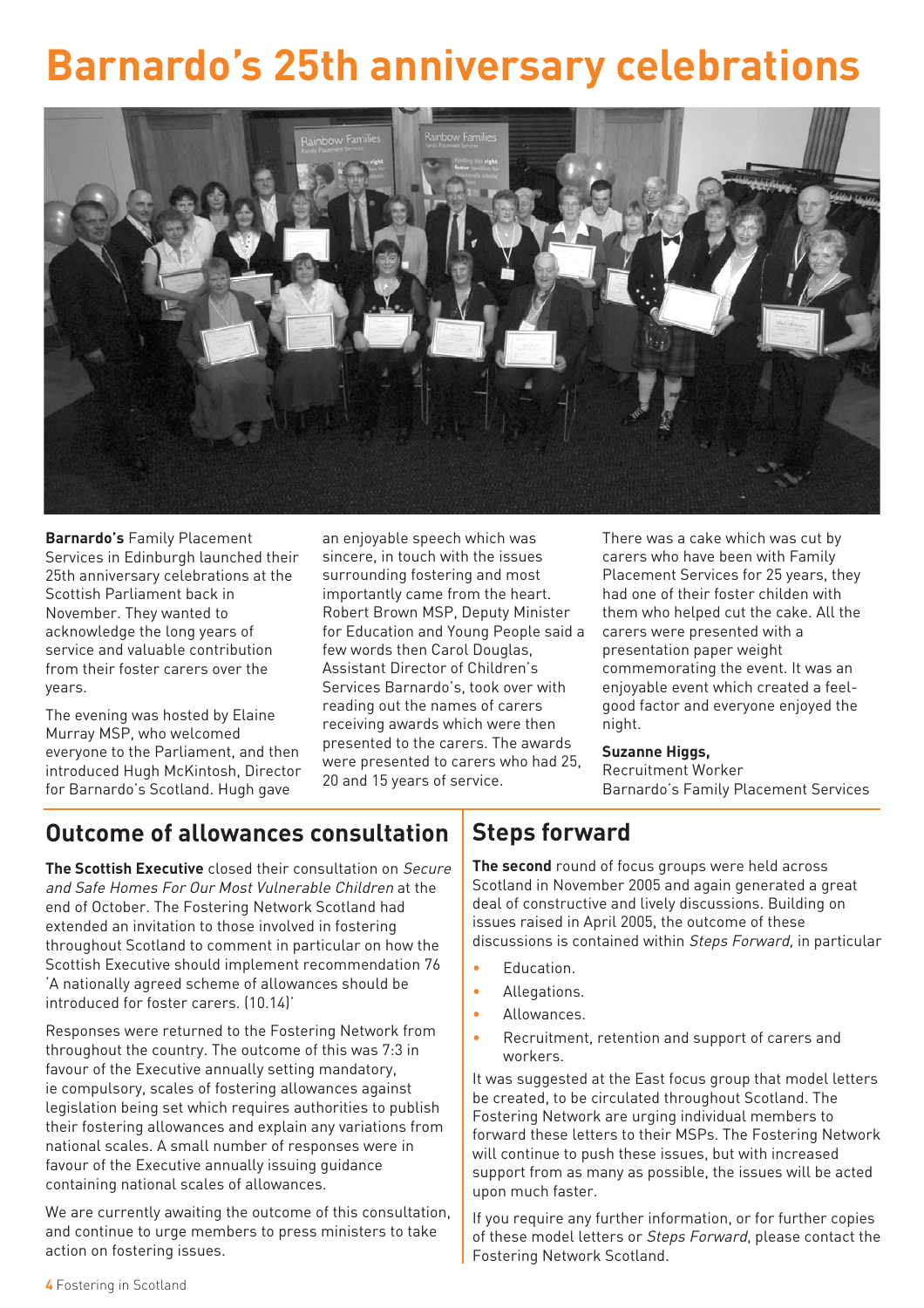## **Education Act in place**

**The Education** (Additional Support for Learning) (Scotland) Act 2004 came into effect in November 2005.

The Act introduces the concept of 'additional support needs', and refers to any child or young person who, for whatever reason, requires additional support for learning. Additional support needs can arise from any factor which causes a barrier to learning, whether that factor relates to social, emotional, cognitive, linguistic, disability, or family and care circumstances. For instance, additional support may be required for a child or young person who is being bullied; has behavioural difficulties; has learning difficulties; is a parent; has a sensory or mobility impairment; is at risk; is bereaved. There will be many other examples besides these.

Some additional support needs will be long-term, while others will be short-term. The effect they have will vary from person to person. In all cases though, it is how these factors impact on the individual person's learning that is important and this will determine the level of support required.

Under the Act it will be the duty of education authorities to give extra help in school to all children and young people with additional support needs.

Foster carers, under the Education (Scotland) Act 1980 have the same parental rights, given that they have 'care and control of a child or young person'. Young people (16 and 17 years old who are still at school) will have all the same rights as parents.

Key changes include:

- the new concept of 'additional support needs', which is much wider and more encompassing than 'special educational needs'
- new duties on education authorities and others
- more rights for parents
- new independent mediation services for all parents of children with additional support needs
- new dispute resolution arrangements for parents, in addition to mediation
- a new Code of Practice which will set out how the new system will operate
- better planning and preparation for transition to post-school life
- removing the current Record of Needs and introducing the new Co-ordinated Support Plan for those who need it
- new independent family-friendly tribunals to hear appeals on a range of issues relating to Co-ordinated Support Plans.

For further information contact Enquire, the Scottish advice service for additional support for learning **t** 0845 123 2303 **www.enquire.org.uk**

## **Links with Latvia**

**In October** Bryan Ritchie and Sue Robertson from the Fostering Network Scotland visited the Latvian Foster Families Society in Riga, having been invited over to share information on what works here.

The society has been in existence for 11 years and they were eager to hear about the work of the Fostering Network and how we have developed over the years throughout the UK.

Foster care is virtually non-existent in Latvia and most of the work done by the society is in supporting guardians. The majority of guardians are relatives of the children such as aunts, uncles or grandparents who receive a small amount of financial support from the national government. The society has a small membership which provides funding to organise summer camps and other activities for the children and young people in care. They hope to apply for funding which will allow training and support to be offered to guardians and foster carers and fund a further visit by trainers from the Fostering Network Scotland.



Ilze Golvere, from the Latvian Foster Families Society and Sue Robertson, the Fostering Network, enjoy the views of Riga

## **Dates for your diary**

Tuesday 7 Focus Group East Thursday 16 Focus Group Nort

#### **February 2006**

**March 2006**

| Monday 20   | Launch of Forgotten Voices videos, |
|-------------|------------------------------------|
|             | <b>Stirling</b>                    |
| Thursday 23 | Membership meeting, Glasgow        |
| Tuesday 28  | <b>Focus Group West</b>            |
|             |                                    |

#### **April 2006**

Media training throughout Scotland – contact Sarah for further information

**May 2006**

Monday 8–Sunday 22 Foster Care Fortnight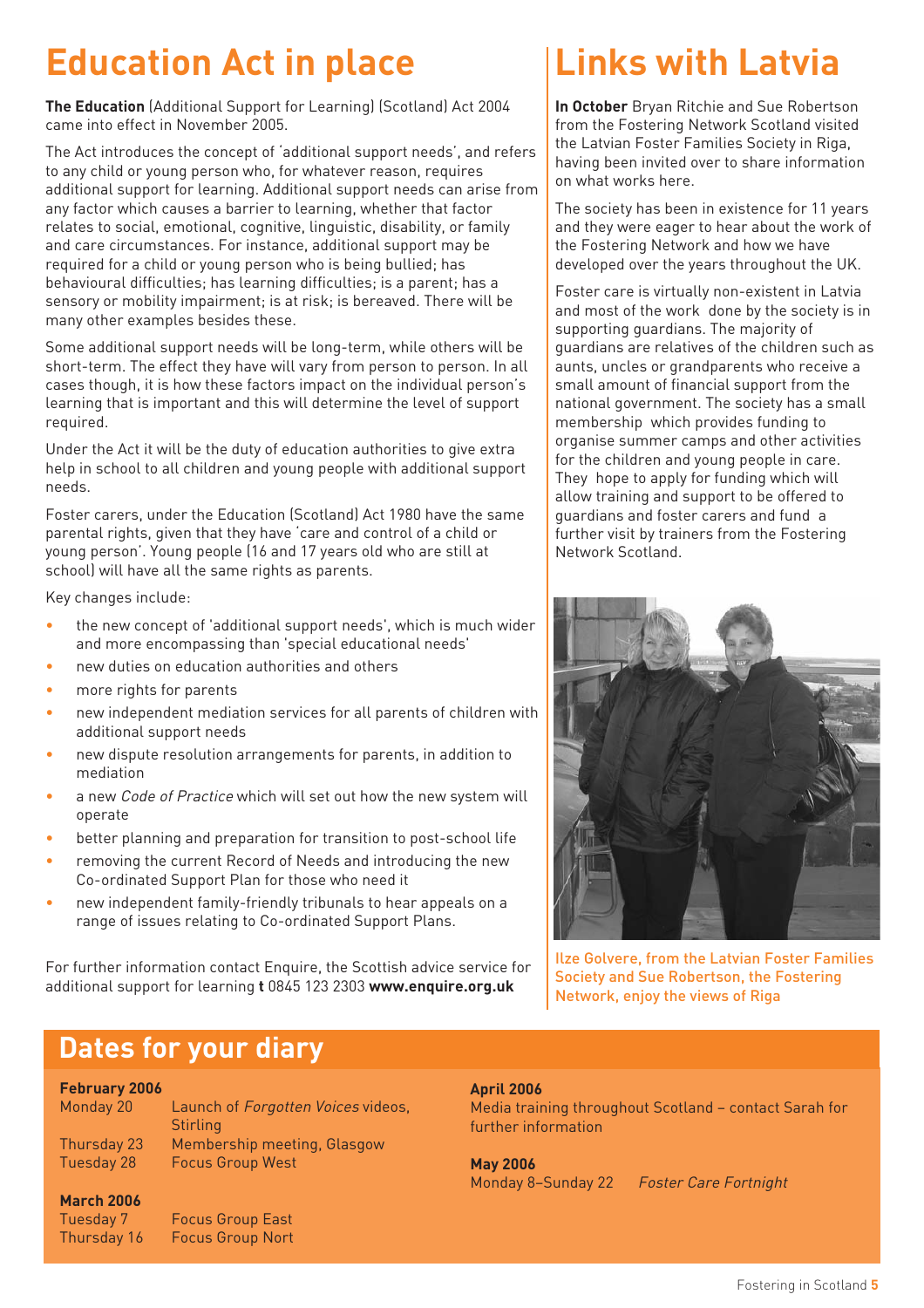## **From your area - news and updates from around the country**

**Angus** enjoyed a busy time through December. Children enjoyed a visit from Santa at the under 5s Christmas party, and a trip to the pantomime was enjoyed by the young and the young at heart!

The foster carers annual Christmas dinner dance was held in the Carnoustie Golf Hotel, organised by Social Work and Health and funded by Angus Council. Over 80 people attended, with a good mix from the Council, Social Work and Health and foster carers. The evening also recognised the valuable service to fostering provided by foster carers, with presentations being made for over 15 years of service to fostering by Anne Hamilton, Olga Beattie, Irene Claffey and Forbes and Marjorie Ingles.

Following a press release detailing changes to the existing payment scheme for foster carers, and an improved package of practical supports, (including greater access to training), **East Dunbartonshire Council** held an Information evening in a hotel in Kirkintilloch.

This meeting was very well attended and provided the opportunity for those interested in becoming carers to chat informally whilst enjoying light refreshments, with members of the Family Placement Team and experienced foster carers.

Such was the level of interest, there are now plans to run a set of preparatory groups early in the New Year. It is hoped that this will result in additional carers joining the team to increase the provision of fostering services for children within the area.

**NCH Caps and North Lanarkshire Remand Fostering** held Christmas lunches for their carers throughout December, as well as outings to the bowling for some family fun.

**North Ayrshire** enjoyed a get together in Irvine for a Christmas lunch enjoyed by carers, staff and members of the fostering panel.

**North Lanarkshire** carers and children enjoyed a Christmas party in mid-December. Santa made a very welcome visit to all the young people and the carers enjoyed the opportunity to relax for a few hours while the children were entertained with games and competitions. Once the festivities are over the support groups for the carers have organised a New Year night out for the carers so that they can catch up with one another in a relaxed atmosphere and get a well-earned break.

Combining their annual Christmas party with a Civic reception, **Perth & Kinross carers,** children and young people enjoyed a get together before Christmas.

**Renfrewshire Shared Care Capability Scotland** held their first support group in Makerston Spa, with carers enjoying a half-hour treatment. Treatments on offer were reiki, aromatherapy, hot stone massage, facial, pedicures/manicures and neck, back and shoulder massage. The evening also combined a presentation to Billy and Jan Gilchrist who were retiring after eight years as shared carers, offering shared care to a number of children and for the last eight years had offered an ongoing service to two brothers.

Many thanks to everyone for keeping us informed of what's happening in your area. If you have any news to share, please contact Sarah Crangle **t** 0141 204 1400 **e** sarah.crangle@fostering.net

## **Fostering Network Scotland membership meeting Caring For Our Children**



**Our next membership meeting** will be held in Glasgow on Thursday 23 February. The day is sure to generate some lively discussions on proposals outlined within Caring For Our Children and will involve presentations by researcher, Mary McKenna, and the Fostering Network, and will examine in greater depth some of the issues highlighted in Caring For Our Children.

Of particular interest are the mandatory training and development plans contained within Part Three of the report. Proposing increased training opportunities and extending post-approval training, and also identifying professional development for fostering workers and specific training for managers, which will affect foster carers and placement team workers, and ultimately benefiting the children and young people being looked after.

Further discussions will focus on placement limits of three fostered children per family. At present, Scotland is the only country in the UK which does not impose a limit of three fostered children with each foster family at any one time. As a result, carers are all too often being asked

to look after four or more children, putting extreme pressure on foster families.

Part One addresses the issue of allegations, one that can be extremely distressing and even detrimental for all involved, in particular children and young people. With one in three carers in Scotland experiencing an allegation at some point during their fostering service, it is essential that the correct handling and supports are available throughout the allegations process.

These and many other issues will be discussed throughout the day, and will build upon the existing strengths of the service to enable it to meet the growing demands of children requiring foster care in Scotland.

**Booking is essential as places are limited.** To book a place, or for further information, please contact Sarah Crangle **t** 0141 204 1400 **e** sarah.crangle@fostering.net

Membership meetings are free, and of interest to anyone with an involvement in fostering, in particular foster carers, social and family placement workers. A buffet lunch will be provided.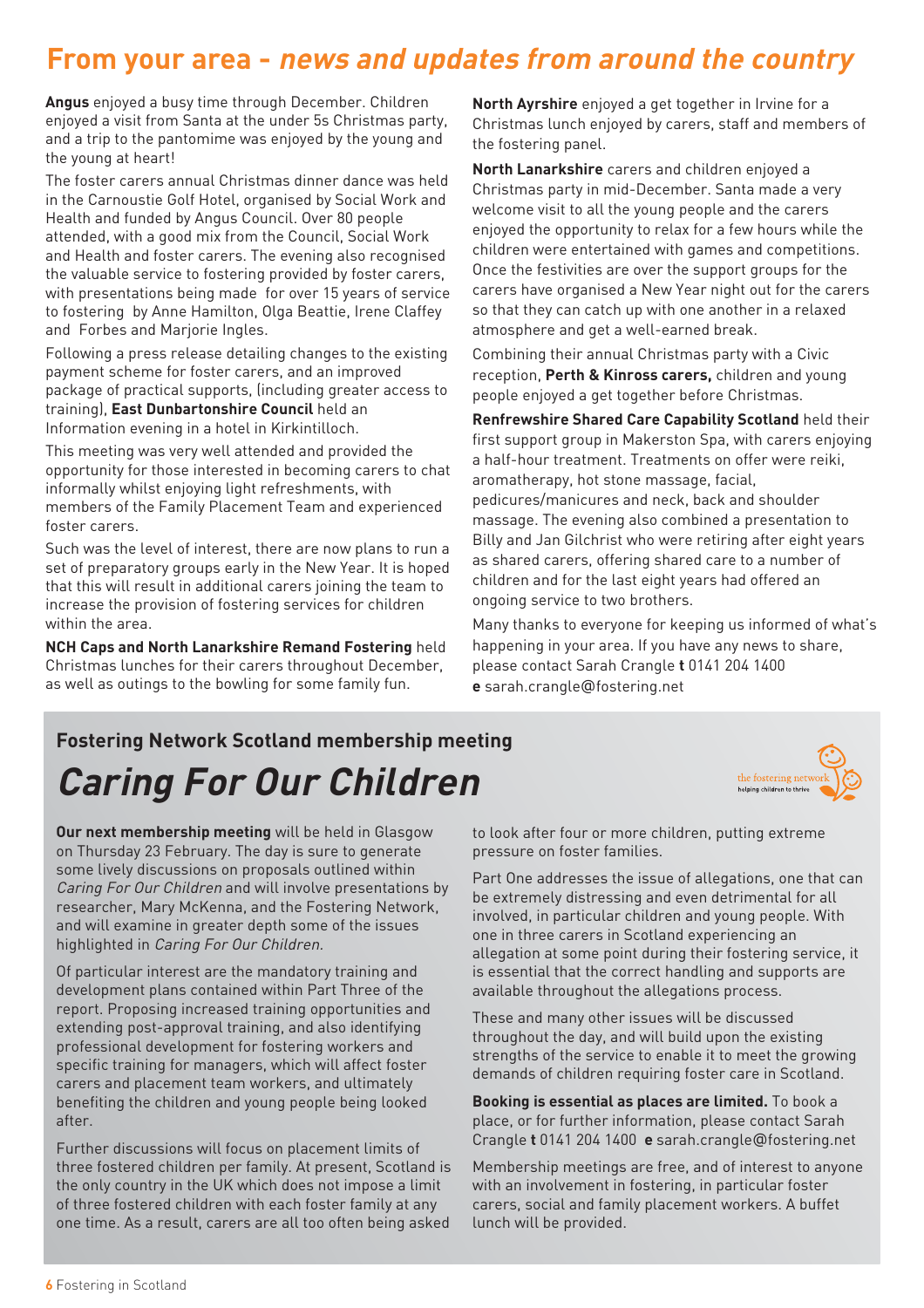## **What are focus groups?**

**The focus group** structure unites all members of the foster care service across Scotland. Geographically dividing Scotland into the North, the West and the East, and dividing the authorities and agencies across Scotland between these areas accordingly. The overall format of these meetings is to bring representatives from agencies together and discuss current issues, exchange ideas and identify the key issues that can then be promoted, by carers, workers and young people with the support of the Fostering Network.

#### **Who is involved?**

The Fostering Network Scotland invites all authorities and agencies across Scotland to nominate representative foster carers and family placement and social workers to attend these meetings. These representatives should maintain regular contact with foster carers and fostering teams in their authority/agency, keeping them informed of what happens in the rest of the area, and being kept updated of what's happening in their local area.

The Fostering Network Scotland's Young People's project will support sons and daughters of foster carers and children to be involved in the focus group structure to enable all those with a voice in fostering to be heard.

#### **Regional advisers**

For each area, the North, East and West, there is a regional adviser. The regional advisers are foster carers and members of the Fostering Network's Scottish committee.

Marjorie Ruddick is the regional adviser for the North area and a foster carer with Aberdeenshire. She and her



husband have been fostering for 20 years, from pre-adoption babies, emergencies, bridging placements, sibling groups, mother and baby, supporting birth families, short term and long term. At present, the Ruddick's provide respite to carers, so are 'booked up' weekends and holidays! Marjorie has been involved in establishing a support group for carers, preparation training with her agency and supports the Fostering Network in presenting many of the training courses throughout Scotland.

For the East, Kay Jackson is the regional adviser. Kay has been a foster carer with Barnardo's for eleven years, and has done permanent, bridge and respite care. Kay has also been involved in a pilot project where an experienced carer was doing support work with other carers who were experiencing difficulties with their placements. Kay also is a freelance trainer with the Fostering Network and enjoys the involvement in lobbying and campaigning she has been involved with over the past year.

Katrina Weldon is a foster carer with Glasgow City and is the regional adviser in the West. Now a level-3 carer, Katrina has been involved with fostering for nineteen years, during which time she has cared for all age groups and all types of placement, including short-term, emergency and special needs. Katrina is also a member of the Glasgow consultative group.

The advisers play a crucial role in continuing to maintain links with the focus group representatives and foster carers in their area in the months between meetings, providing feedback and ensuring that issues are always moving forward. Additionally, the advisers will play a fundamental role in



maintaining links with the local support groups in their areas, and assist in developing further support groups where a need exists.

Whether you are already involved in the focus groups, are in a support group, are a new foster carer or worker within your fostering community, want to find out how to get more involved, or just want to find out what's happening in your area, Marjorie, Kay and Katrina would be delighted to hear from you, and look forward to being able to help you link in with others in your area.

#### **North**

Mrs Marjorie Ruddick Birse Brae Tullynessle Alford AB33 8DE **t** 01975 562163 **e** marjorie.ruddick@alford.co.uk

#### **East**

Ms Kay Jackson 13 Sunnybraes Terrace Steelend Fife KY12 9NE **t** 01383 851659 **e** kay.jackson4@btinternet.com

#### **West**

Mrs Katrina Weldon 38 Hillside Terrace Milton of Campsie G66 8BP **t** 01360 313236 **e** WTelstar@aol.com

or contact the Fostering Network **Scotland** 

#### Sarah Crangle

Fostering Links project worker The Fostering Network Scotland Ingram House, 2nd floor 227 Ingram Street Glasgow G1 1DA **t** 0141 204 1400 **e** sarah.crangle@fostering.net



Fostering in Scotland **7**